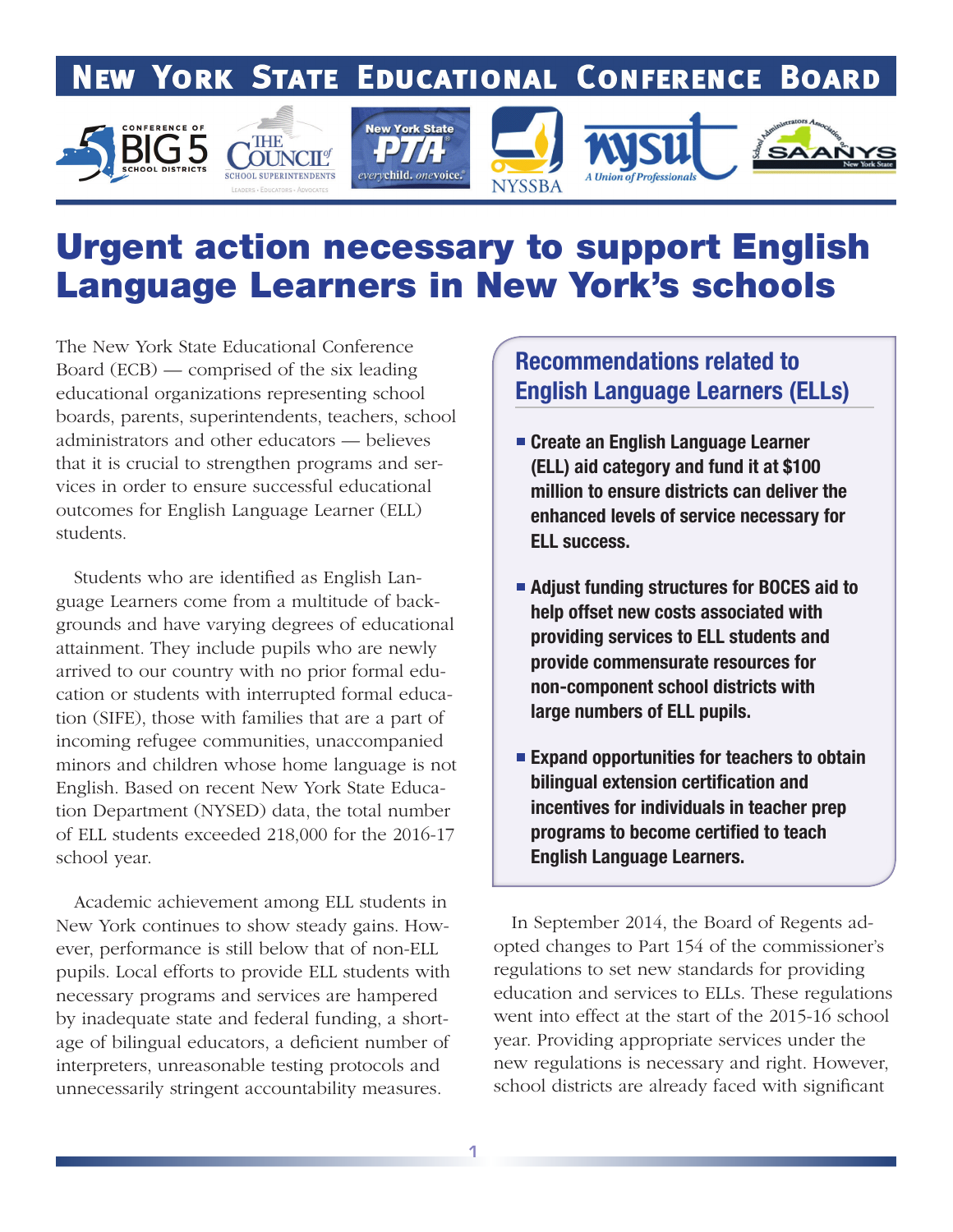fiscal, staffing and programmatic challenges as they implement these changes and support ELL pupils. ECB is calling for additional resources and policy changes in order to assist school districts in their efforts to strengthen programs and services for ELL students.

### Background: increasing enrollments include vulnerable student populations

Despite reports indicating decreasing student enrollments nationwide, nearly a third of New York's school districts continue to experience significant enrollment increases. These newly enrolled pupils include some of the most vulnerable populations. In fact, New York has the fourth highest number of English Language Learners in the country. See the accompanying chart for examples of ELL enrollments.

### New ELL-related requirements without new supports

Most of the new ELL-related requirements are in the form of amendments to Part 154 of the commissioner's regulations. The changes significantly expanded school districts' responsibilities related to:

- Identifying and placing English Language Learners in appropriate educational settings.
- **Providing new educational, support and transi**tional services for ELLs.
- Serving ELLs designated as students with disabilities.
- **Planning and reporting on ELL students and** related ELL programming.
- Creating and providing new ELL-specific staff development.

## Total ELLs in selected New York school districts

| <b>NYS</b><br><b>School</b><br><b>District</b> | Number of<br><b>2016-17 English</b><br><b>Language Learners</b> |
|------------------------------------------------|-----------------------------------------------------------------|
| <b>New York City</b>                           | 132,135                                                         |
| <b>Brentwood</b> (Suffolk County)              | 5,773                                                           |
| <b>Buffalo</b>                                 | 5,700                                                           |
| Rochester                                      | 3,720                                                           |
| Syracuse                                       | 3,336                                                           |
| Yonkers                                        | 3,100                                                           |
| East Ramapo (Rockland County)                  | 2,650                                                           |
| <b>Hempstead</b> (Nassau County)               | 2,310                                                           |

- Communicating with families of ELL students (thus necessitating increased use of interpreters and translators).
- **Providing training and planning time to effec**tively implement integrated co-teaching best practices.

 Districts with ELL populations have found it necessary to increase staffing and divert resources to comply with these new regulations. While members of the Educational Conference Board fully support initiatives that help undeserved populations, *adequate funding and policy changes must accompany the mandated programs in order to ensure successful implementation.* Members of the Educational Conference Board are recommending: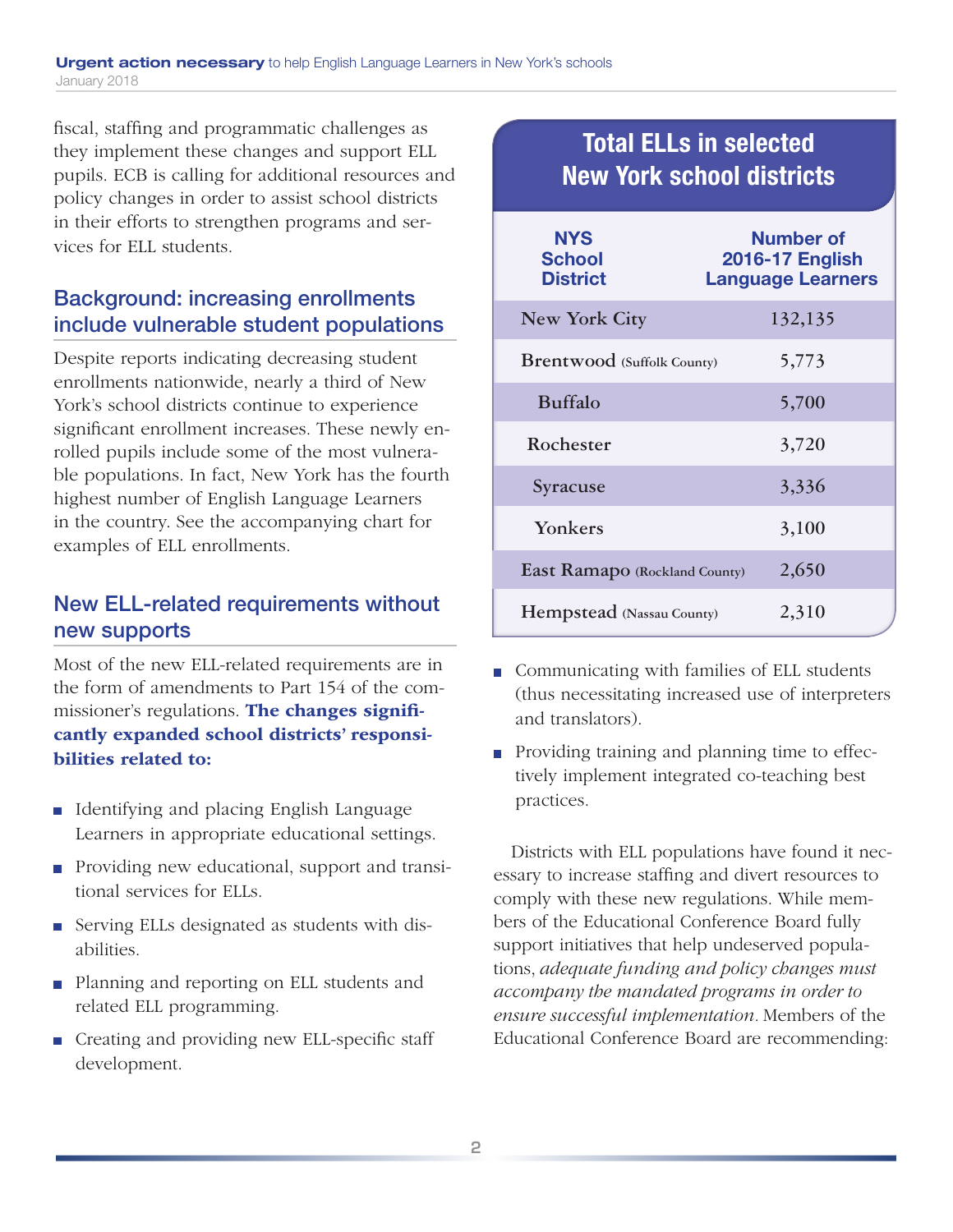#### Recommendation: Create English Language Learner aid category at \$100 million in new funding to ensure districts can deliver the enhanced levels of service necessary for ELL success.

Additional aid in the amount of \$100 million is necessary to ensure districts can deliver the enhanced levels of service necessary for ELL success. A similar formula was folded into foundation aid when it was created in 2007. However, school districts cannot wait for full funding of the foundation aid formula.

 ECB members recognize that additional aid is necessary to ensure ELL students have access to the research-based programming and services that will allow them to succeed and that are required under recently adopted regulations. This additional aid allotment is critical given the low fiscal capacity of large urban districts where most ELLs reside and the effects of the tax levy cap in fiscally independent school districts across the state.

#### Recommendation: Adjust the funding structure for BOCES aid and provide commensurate resources for non-component school districts with large numbers of ELL pupils to help offset the costs associated with providing services to ELL students.

ECB recommends modifying BOCES aid to make language-related services an aidable expense through BOCES in order to offset costs incurred by school districts, particularly in small, lowwealth rural districts.

 Many school districts in the state are finding it necessary to hire staff to address the needs of ELLs in accordance with the state regulations. Often, shared services offered through BOCES provide an efficient option for fulfilling these needs, especially if districts need part-time rather than full-time staff. Under current regulations,

## New York is a linguistically diverse state with more than 200 languages spoken by our students

#### *Top 10 Languages Other Than English: New York City*



*Top 10 Languages Other Than English: Rest of State*